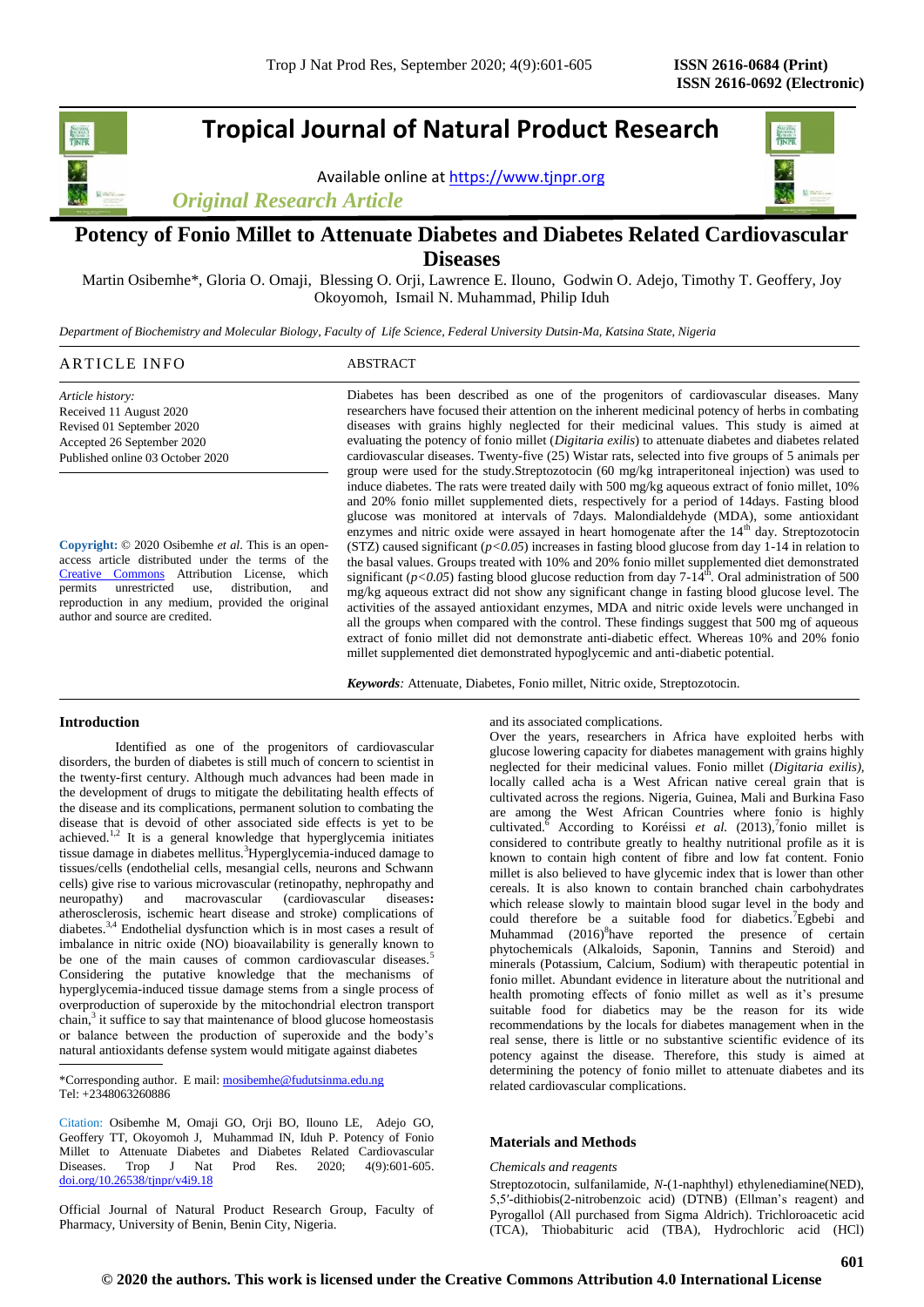(Purchased from standard chemical outlets). All other chemicals and reagents used were of standard grades.

#### *Animals*

Adult male Wistar rats weighing between 170-210 g were procured from the Department of Biochemistry, University of Ilorin, Kwara State, Nigeria. The animals were kept in standard cages and allowed to acclimatize to the new environment for two weeks. They were allowed free access to drinking water and food (vital feeds, Bukuru, Jos, Nigeria) *ad libitum.* All animals were cared for in accordance to the internationally accepted practices for use and care of laboratory animals as published in US guidelines.<sup>9</sup> This research was approved by the ethics and animal welfare committee of the Department of Biochemistry and Molecular Biology, Federal University Dutsin-Ma (No. BCHEAWC-02/07/2018).

### *Medicinal plant*

Fonio millet (*Digitaria exilis)* was purchased from Tudun Wada Market, Zaria, Kaduna State in July, 2018 and was identified by Mr. Edayi Frederick of Botany Unit, Federal University Dutsinma with a specimen voucher (No 10176).

# *Preparation and extraction of plant material*

This was carried out according to the method described by Osibemhe *et al.*<sup>10</sup> Washed and sun-dried fonio millet grains were made into fine powdered form using a mechanical pulverizer. Measured quantity (3000 g) of the powder was macerated in distilled water (7500 mL). The solution was left for 72 hours in a refrigerator (to avoid microbial contamination) with periodic starring. The solution was subsequently filtered after 72 hours using cheese cloth. The resultant filtrate was further filtered using Whatman No. 42 (125 mm) filter paper. The collected filtrate was freeze dried using a freeze dryer and the powder was kept in properly sealed container for further use.

#### *Induction of diabetes with Streptozotocin (STZ)*

Diabetic was induced in rats (fasted overnight but with free access to water) by intraperitoneal injection(single dose, using insulin syringe) of freshly prepared STZ, at a dose of 60 mg/kg body weight reconstituted with 0.9% saline (in a ratio of 10 mg/mL). Diabetes was confirmed on the 10<sup>th</sup> day post STZ treatment by the observation of fasting blood glucose (FGB) (mmol/L) that was three times greater than the basal values using glucometer (accu-check).<sup>1</sup>

#### *Experimental design*

Twenty-five (25) adults rat (Wistar strain) weighing between 170-210 g were used. The rats were weighed and grouped into five (5) groups of 5 rats/group according to range in body weight. Two groups served as normal and diabetic controls, and were maintained on normal diet and water daily. The other three groups served as diabetic rats treated with  $10\%$  (10 g fonio millet + 90 g animal feed), 20% (20 g fonio millet + 80 g animal feed) fonio millet supplemented diet and 500 mg aqueous extract of fonio millet, respectively. The treatment which was carried out daily lasted for a period of 14 days. 500 mg aqueous extract was administered orally using gavage. Blood glucose was monitored weekly while nitric oxide, MDA and some antioxidant enzymes (Catalase, GPX, and GSH) were assayed in heart homogenate after the  $14<sup>th</sup>$  day.

#### *Collection and preparation of sample for analyses*

At the end of the experiment, on the  $14<sup>th</sup>$  day, the rats were fasted overnight and sedated with chloroform by following all safety operation procedures for chloroform use. The organ (heart) was excised and washed in ice-cold saline. Subsequently, weighed portion of the organ, 200 mg was homogenized with 8 mL of 0.1 M phosphate buffer (pH 7.4) and was centrifuged at 3500 rpm for 15 min and the resultant supernatant was used for the biochemical analyses.

#### *Biochemical analysis:*

Glucometer (accu-check) was used to analyze fasting blood glucose. In this procedure, the tail of restrained rats were cleaned with cotton wool containing a disinfectant (methylated spirit).The tail was massage, and the tip was pricked with a syringe. A drop of blood was placed on the test strip already inserted in the glucometer. The result (mmol/L) displayed on the screen of the meter was recorded. Catalase (CAT), glutathione peroxidase (GPX), reduced glutathione (GSH) and malondialdehyde (MDA) were assayed using standard methods of Cohen *et al.*  $(1970)^{12}$  Chance and Maehly  $(1955)^{13}$ Ellman  $(1959)^{14}$ and Buege and Aust  $(1978)$ , <sup>15</sup> respectively. Nitric oxide was assayed using Griess method<sup>16</sup> and its concentration extrapolated from nitrite standard curve (Figure 1).

#### *Statistical analysis*

Data were presented as means  $\pm$  SEM (n=5). One-way ANOVA was used to compare the means followed by Duncan post-hoc test using the Statistical Package for the Social Sciences (SPSS) version 16. Statistical significant difference was set at P<0.05.

## **Results and** D**iscussion**

Insulin resistance is implicated in both type 1 and type 2 diabetes mellitus and peripheral insulin resistance plays a fundamental role in the pathophysiology of diabetes<sup>17</sup> as well as decreased insulin secretory capacity.<sup>18</sup> Diabetes is known to be associated with cardiovascular diseases. Although other factors may be responsible for the development of cardiovascular diseases, the disease is more prevalent in diabetic patients (type 1 and 2).<sup>19</sup> The pathophysiological mechanism for the development of cardiovascular disease in diabetes is yet to be fully elucidated; although hyperglycemia appears to be a major contributing factor.<sup>20</sup> In the present study, the results of the fasting blood glucose as presented in Figure 2 showed significant  $(p<0.05)$  increases in fasting blood glucose in diabetic control animals from day 1-14 when compared with the basal values.

Groups treated with 10% and 20% fonio millet supplemented diet demonstrated significant *(p<0.05)* fasting blood glucose reduction from day  $7-14^{\text{th}}$ . Oral administration of 500 mg/kg aqueous extract did not show any significant change in fasting blood glucose level (Figure 2)

The significant increase in fasting blood glucose of diabetic rats observed in this study may not be unconnected to the effects of streptozotocin on the rat's pancreatic *β*-cells. Streptozotocin action causes *β*-cells destruction by necrosis.<sup>21</sup> According to Damasceno *et al.*, <sup>22</sup> loss of pancreatic islet cells and diminished insulin-producing beta cell mass are contributing factors to the pathogenesis of diabetes. Hence the increased fasting blood glucose in streptozotocin-treated rats is understandable. However, while 10% and 20% *Digitaria exilis* exhibited fasting blood glucose reduction progressively from the 7-  $14<sup>th</sup>$  day in the diabetic-treated rats, diabetic rats treated with 500 mg/kg did not produce any significant effect on fasting blood glucose level. The improvement of blood glucose by 10% and 20% of *Digitaria exilis* may be because of the insoluble fibre content contained in them. According to Koréissiet al.,<sup>7</sup> fonio millet is known to contain high content of fibre and low fat. Caroline *et al.*<sup>23</sup> have reported improvement in glucose homeostasis in animals fed with cereal fibre. Numerous epidemiological investigations have documented dietary fibre as one of the most effective nutrient components for diabetes prevention.<sup>24</sup> Other researchers have also documented cereal fibres to possess the most preventive effect on diabetes.<sup>25,26</sup> The risk of developing long-term diabetes complications can be reduced with good glycemic control.<sup>27</sup> Although Weickert *et al.*<sup>28</sup> have attributed the mechanisms of insoluble cereal fibres to reduce blood glucose to their ability to improve insulin sensitivity; we believe, though not investigated, that the glucose lowering potential of *Digitaria exilis* in this study might have exploited additional mechanism owing to the mechanism of streptozotocin action, which selectively destroys the *β*-cells of the pancreas.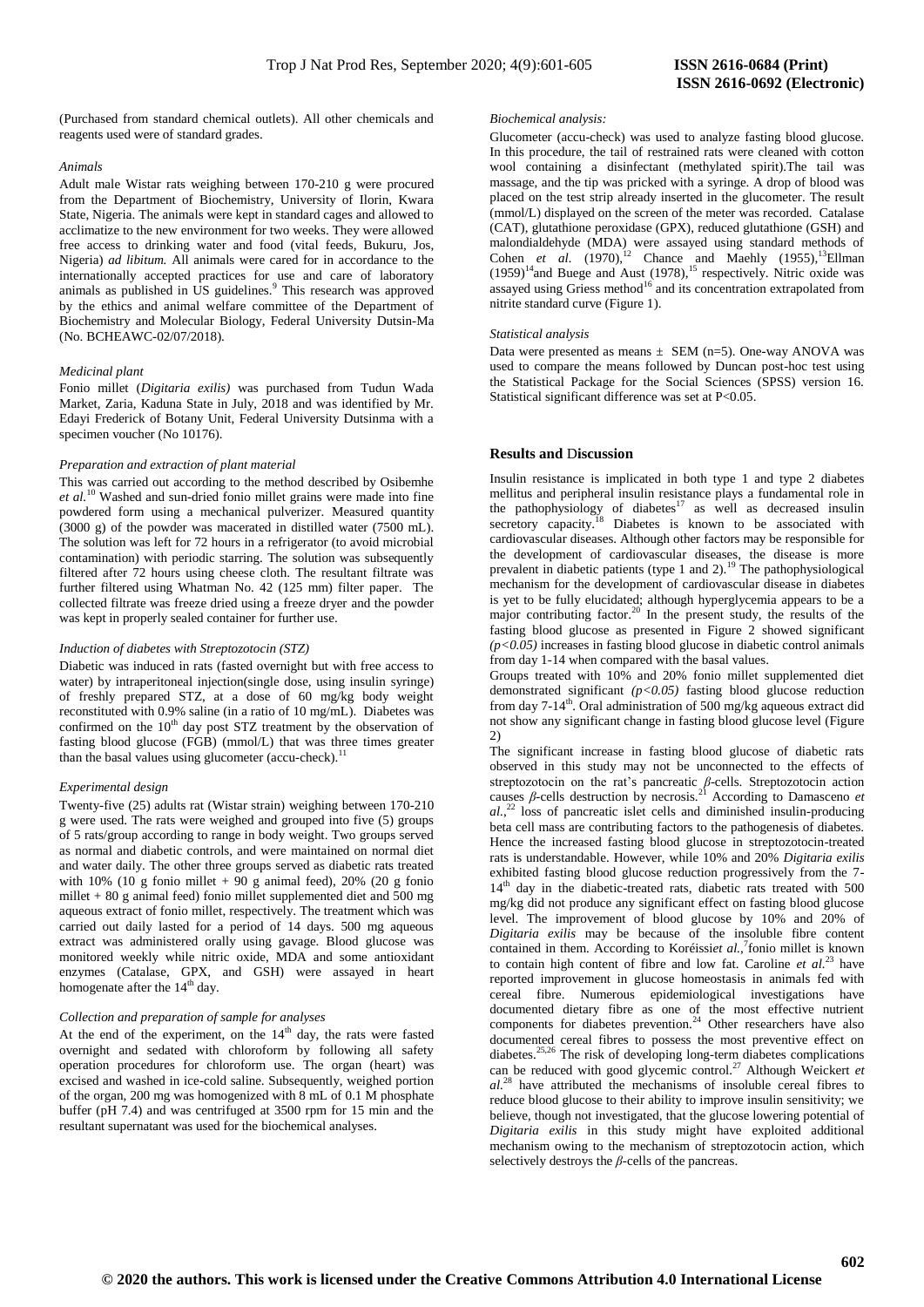Possible mechanisms may be the exploitation of notable health promoting phytochemicals/minerals reported to be present in the plant. For example, saponin has been reported to contribute to glucose reduction in diabetics by its potential to regenerate beta cells of the pancreas and the ability to activate enzymes required for glucose utilization.<sup>29</sup>

It is important to note that oxidative stress (imbalance between free radicals and anti-oxidants in the body), apart from its involvement in eliciting specific cardiac endpoints; is implicated with the risk of developing cardiovascular diseases. Several pathways exist by which oxidative stress elicits or exacerbates cardiovascular outcomes including endothelial dysfunction.<sup>30</sup>Whichever pathway that is adopted, for apparent cardiovascular outcome, cellular oxidative

imbalances is implicated.<sup>31</sup> Nitric oxide availability- simply put; endothelial dysfunction is the loss of endothelium-dependent vasodilation which results to failure of anticoagulation, vasoactive and anti-inflammatory effects of functional endothelium.<sup>32</sup> Nitric oxide (NO) plays an important role in the protection against the onset and progression of cardiovascular diseases. It plays a fundamental role in the regulation of endothelial dysfunction. Hyperglycemia causes reduction in endothelial nitric oxide synthase (eNOS) by increased production of superoxide anion, an activator of protein kinase C (PKC) pathway, thus reducing NO synthesis.<sup>3</sup> In this study, NO and antioxidants levels were not significantly ( $P \ge 0.05$ ) altered in all the test groups when compared with the respective controls as presented in Figure 3 and Table 1, respectively. This may be ascribed to the duration of the study. According to  $ADA$ ,<sup>33</sup> occurrence of structural damage in vascular endothelium and nervous tissues with a resultant dysfunction of the endothelium or failure of different organs and tissues is dependent on the degree and duration of exposure to hyperglycemia. Similarly, increasing evidence demonstrates excessive production of reactive oxygen species (ROS) to be implicated in the initiation and progression of cardiovascular outcomes.<sup>34,35</sup> Thus the non-significant effect observed in these parameters is not surprising.



Figure 1:Nitrite standard curve with concentration ranging from 20 to 100 µM



**Figure 2:**Mean fasting blood glucose concentrations (mmol/L) of normal and streptozotocin induceddiabetic rats treated with 500 mg/kg aqueous extract of fonio millet, 10% and 20% fonio millet supplemented diets respectively for a period of 14 days. Values represent mean  $\pm$  SEM (n=5).  $p < 0.05$  compared with basal (before diabetes induction). (Ncontrol= Normal control, Dcontrol=Diabetic control, DT10%= Diabetic treated with 10% fonio millet supplemented diet, DT20%= Diabetic treated with 20% fonio millet supplemented diet, DT500 mg/kg= Diabetic treated with 500 mg/kg aqueous extract).



**Figure 3:** Nitric oxide(NO) concentrations ( $\mu$ M) of normal and streptozotocin induced diabetic rats treated with 500 mg/kg aqueous extract of fonio millet, 10% and 20% fonio millet supplemented diets respectively for a period of 14 days.

Values represent mean  $\pm$  SEM (n=5). *p*<0.05 compared with normal and diabetic controls. (Ncontrol= Normal control, Dcontrol=Diabetic control, DT10%= Diabetic treated with 10% fonio millet supplemented diet, DT20%= Diabetic treated with 20% fonio millet supplemented diet, DT500 mg= Diabetic treated with 500 mg/kg aqueous extract).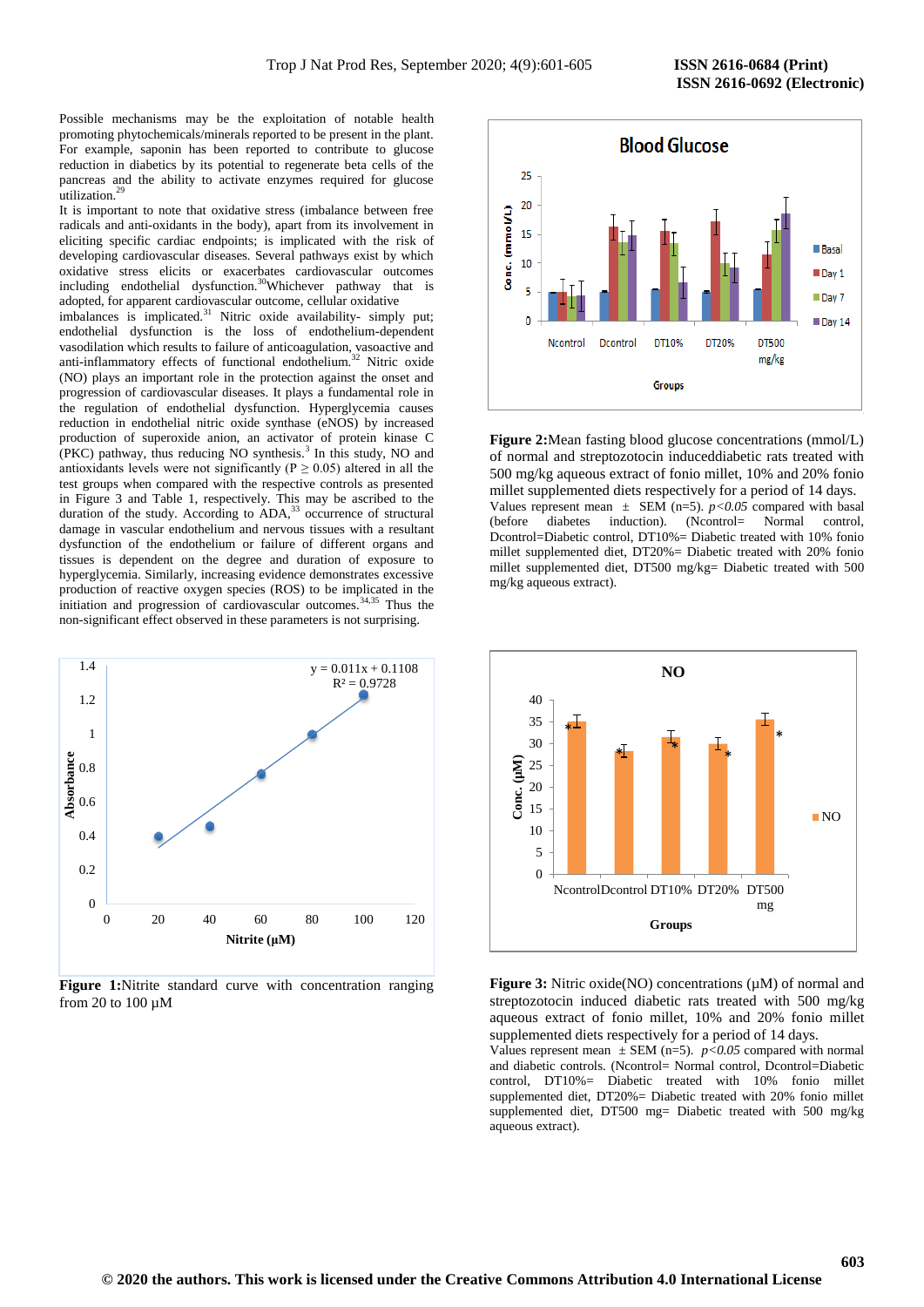|            | <b>Antioxidant enzymes and MDA level</b> |                            |                            |                                         |
|------------|------------------------------------------|----------------------------|----------------------------|-----------------------------------------|
| Group      | Catalase<br>(unit/mg protein)            | GPX<br>(unit/mg protein)   | <b>GSH</b><br>(unit/ml)    | <b>MDA</b><br>(nmol/mg protein)         |
| Ncontrol   | $0.06 \pm 0.03^{\text{a}}$               | $0.34 \pm 0.07^{\text{a}}$ | $0.12 \pm 0.04^{\text{a}}$ | $3.8 \times 10^{-3} + 0.73^{\circ}$     |
| Dcontrol   | $0.13 + 0.02^a$                          | $0.35 + 0.12^a$            | $0.07 + 0.03^a$            | $4.00 \times 10^{-3} + 0.78^{\text{a}}$ |
| DT10%      | $0.12 + 0.03^a$                          | $0.23 + 0.07^a$            | $0.11 \pm 0.03^{\text{a}}$ | $4.40\times10^{-3} + 0.81^a$            |
| DT20%      | $0.15 \pm 0.04^a$                        | $0.35 + 0.12^a$            | $0.07 + 0.01^a$            | $4.40 \times 10^{-3} + 0.51^{\text{a}}$ |
| $DT500$ mg | $0.09 + 0.03^a$                          | $0.17 + 0.03^{\text{a}}$   | $0.08 + 0.01^a$            | $3.80 \times 10^{-3} + 0.49^{\circ}$    |

**Table 1:** Mean cardiac antioxidant enzymes and MDA levels of normal and diabetic treated rats

Values are expressed as activities of antioxidant enzymes and are means  $\pm$ SEM (n=5). Values supersting diversity and effect of processing. J represent no significant difference *(p>0.05)* with the respective controls. (Ncontrol=H00HLGOPORTH), DCOH3iod=Grabetic control, DT10%= dabetic treated with 10% fonio millet supplemented diet, DT20%= diabetic treated with 20% fonio millet supplemented diet, DT500 mg= diabetic treated with 500 mg

# **Conclusion**

We conclude that 10% and 20% feed supplementation of fonio millet possesses anti-diabetic capacity. Nevertheless, its effects on cardiovascular events could not be ascertained by the results from this study and therefore requires further investigation.

# **Conflict of Interest**

The authors declare no conflict of interest.

# **Authors' Declaration**

The authors hereby declare that the work presented in this article is original and that any liability for claims relating to the content of this article will be borne by them.

## **Acknowledgements**

The authors thank the Management of Federal University Dutsin-Ma for providing the facilities used in the research.

# **References**

- 1. Omotayo OE. Management of diabetes mellitus: could simultaneous targeting of hyperglycemia and oxidative stress be a better panacea. Int J Mol Sci. 2012; 13:2965- 2972.
- 2. Li S, Xu H, Cui S, Wu F, Zhang Y, Su M. Discovery and rational design of natural-product-derived 2Phenyl-3,4 ihydro2Hbenzo[f ]chromen-3-amine analogs as novel and potent dipeptidyl peptidase 4 (DPP-4) inhibitors for the treatment of type 2 diabetes. J Med Chem. 2016; 59:6772– 6790.
- 3. Brownlee M. The pathobiology of diabetic complications: a unifying mechanism. Diabetes. 2005; 54(6):1615-1625.
- 4. John RP, Tomasz JG, Rhian MT. Diabetes, hypertension and cardiovascular diseases: Clinical insights and vascular mechanisms. Can J Cardiol. 2018; 38(5):575-584.
- 5. Naseem KM. The role of nitric oxide in cardiovascular diseases. Mol Aspect Med. 2005; 26(1-2):33-65.
- 6. Jideani IA and Jideani VA. Development of the cereal grains *Digitaria exilis* (acha) and *Digitaria iburua* (iburu). J Food Sci Technol. 2011; 48(3):251-259.
- 7. Koréissi-Dembélé Y, Fanou-Fogny N, Hulshof PJ, Brouwer ID. Fonio (*Digitariaexilis*) landraces in Mali: Nutrient and
- 8. Egbebi AO, Muhammad AA. Assessment of physicochemical and phytochemical properties of white fonio (*Digitaria exilis*) flour. Int J BioPharma Sci. 2016; 2(1):17- 21.
- 9. National Institute of Health. Institutional Animal Care and use Committee Guidebook, NIH Publication. Washington, D. C: U.S. Government Printing Office. 1992. 92-345 p.
- 10. Osibemhe M, Ibrahim M, Onoagbe IO. Anti-DiabeticPotentialAssessment of Aqueous and Ethanol Extracts of Arrow Poison (*Strophanthushispidus*) Plant Stem Bark in Wistar Male Rats. JAppl Sci Environ Manage. 2019; 23(4):603-609.
- 11. Osibemhe M, Bello OM, Lawal N. Prognosis of Diabetes Complications and Efficacy of *Guierasenegalensis* Aqueous Leaf Extract in Streptozotocin Induced-Diabetic Rats.J Appl Sci Environ Manage. 2018; 22:(8):1325–1329.
- 12. Cohen GJ, Dembiec D, Marcus J. Measurement of catalase activity in tissue extracts. Ann Biochem. 1970; 34:30-38.
- 13. Chance B and Maehly AC. Assay of catalase and peroxidase. MethEnzymol. II. 1955; 2:764–775.
- 14. Ellman GL. Determination of sulphydryl groups. Arch Biochem Biophys. 1959; 82:70-77.
- 15. Buege JA and Aust SD. Microsomal lipid peroxidation. Meth Enzymol. 1978; 52:302-310..
- 16. [Guevara](https://pubmed.ncbi.nlm.nih.gov/?term=Guevara+I&cauthor_id=9694586) I, [Iwanejko](https://pubmed.ncbi.nlm.nih.gov/?term=Iwanejko+J&cauthor_id=9694586) J, [Dembińska-Kieć](https://pubmed.ncbi.nlm.nih.gov/?term=Dembi%C5%84ska-Kie%C4%87+A&cauthor_id=9694586) A, [Pankiewicz](https://pubmed.ncbi.nlm.nih.gov/?term=Pankiewicz+J&cauthor_id=9694586)  J, [Wanat](https://pubmed.ncbi.nlm.nih.gov/?term=Wanat+A&cauthor_id=9694586) A, [Anna](https://pubmed.ncbi.nlm.nih.gov/?term=Anna+P&cauthor_id=9694586) P, [Gołabek](https://pubmed.ncbi.nlm.nih.gov/?term=Go%C5%82abek+I&cauthor_id=9694586) I, [Bartuś](https://pubmed.ncbi.nlm.nih.gov/?term=Bartu%C5%9B+S&cauthor_id=9694586) S, [Malczewska-](https://pubmed.ncbi.nlm.nih.gov/?term=Malczewska-Malec+M&cauthor_id=9694586)[Malec](https://pubmed.ncbi.nlm.nih.gov/?term=Malczewska-Malec+M&cauthor_id=9694586) M, [SzczudlikA](https://pubmed.ncbi.nlm.nih.gov/?term=Szczudlik+A&cauthor_id=9694586). Determination of nitrite/nitrate in human biological material by the simple Griess reaction. [ClinChim Acta.](https://www.ncbi.nlm.nih.gov/pubmed/9694586) 1998; 274(2):177-188.
- 17. Valeska O, Soumyalekshmi N, Omar E, Claudo A, Carlos S, Felipe AZ. Association between insulin resistance and<br>the development of cardiovascular disease. the development of cardiovascular disease. CardiovascDiabetol. 2018; 17:122.
- 18. American Diabetes Association. Diagnosis and classification of diabetes mellitus. Diabet Care. 2010; 33:S62–S69.
- 19. Laing SP, Swerdlow AJ, Slater SD. Mortality from heart disease in a cohort of 23,000 patients with insulin-treated diabetes. Diabetolog. 2003; 46:760–765.
- 20. Klein R, Klein BE, Moss SE, Davis MD, DeMets DL. Glycosylated hemoglobin predicts the incidence and progression of diabetic retinopathy. JAMA. 1988; 260:2864–2871.
- 21. Szkudelski T. The mechanism of alloxan and streptozotocin action in β cells of the rat pancreas. Physiol Res. 2001; 50:536-546.
- 22. Damasceno DC, Netto AO, Iessi IL, Gallego FQ, Corvino SB, Dallaqua B, Sinzato YK, Bueno A, Calderon IMP, Rudge MVC. Streptozotocin-Induced Diabetes Models: